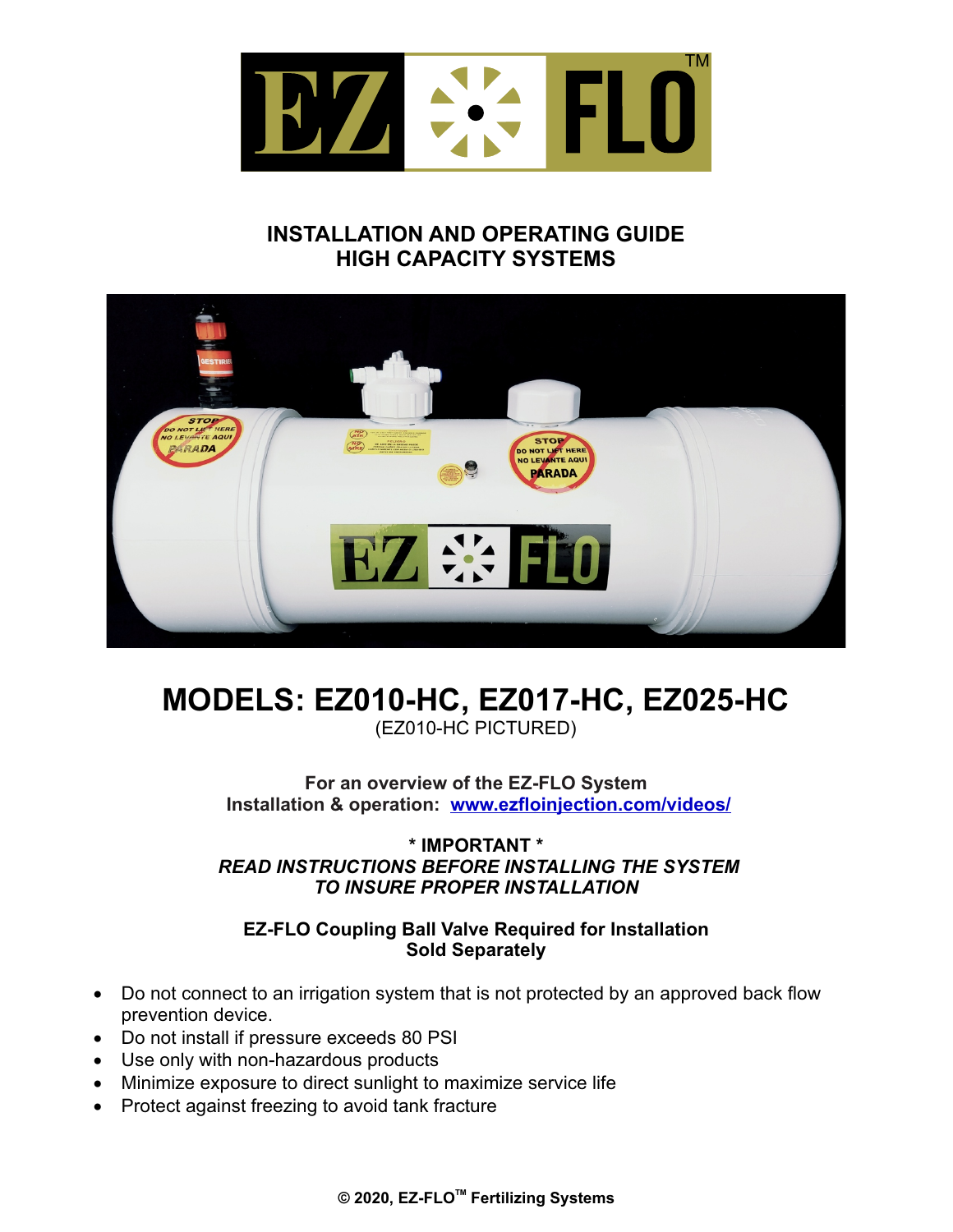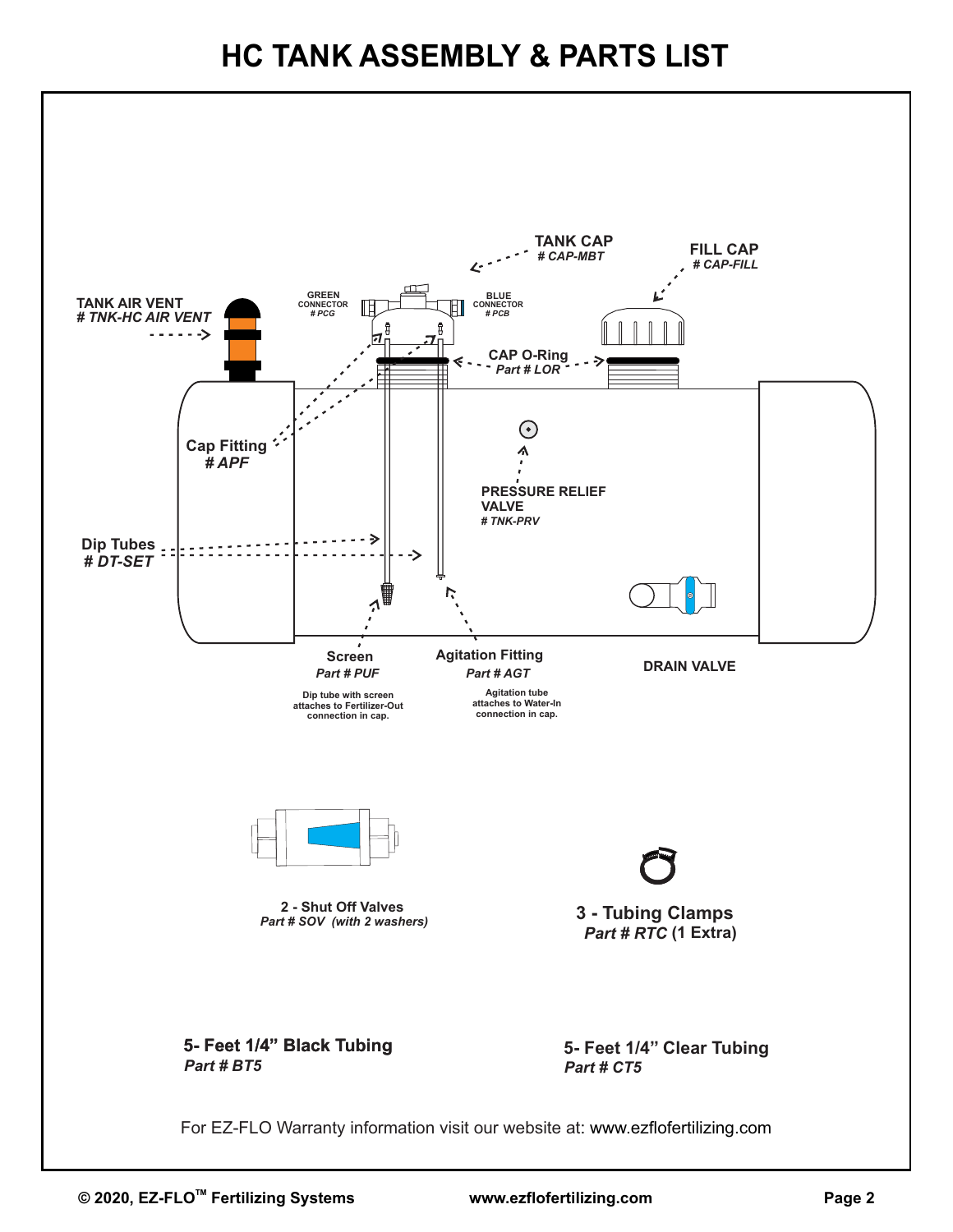# **Cap Tubing Fittings: Insert and Release**

| <b>Top View</b><br><b>FAST</b><br><b>SLOW</b><br>lout                                                                                                                                                                                                                                                                                                                                 | <b>Side View</b>                                                   |
|---------------------------------------------------------------------------------------------------------------------------------------------------------------------------------------------------------------------------------------------------------------------------------------------------------------------------------------------------------------------------------------|--------------------------------------------------------------------|
| The EZ-FLO system uses push connect fittings to<br>connect the clear and black 1/4" tubing to the cap.<br>To Insert:<br><b>Step 1.</b> Insert the end of the tubing into the<br>appropriate side (Clear to Green / Black to Blue) by<br>pressing into the hole. Press gently until the tubing<br>stops.<br><b>Step 2.</b> Gently tug the tubing to insure it is locked<br>into place. | 1/4" Tubing<br>Press Tubing<br>1/4" Tubing                         |
| To Remove:<br><b>Step 1.</b> Shut off pressure to the system using the<br>back flow valve or included gray shut off valves.<br><b>Step 2.</b> Apply gentle pressure to the Green or Blue<br>collet with your fingers or provided washer.<br><b>Step 3.</b> While holding pressure, gently pull the<br>tubing away from the fitting to release.                                        | Collet<br><b>Press Collet</b><br>1/4" Tubing<br><b>Pull Tubing</b> |
| Note: Make sure to direct the fitting away from<br>your face and body. A small amount of residual<br>pressure may be in the tank and cause a<br>momentary release of fluid.                                                                                                                                                                                                           | 1/4" Tubing<br><b>Hold Pressure</b>                                |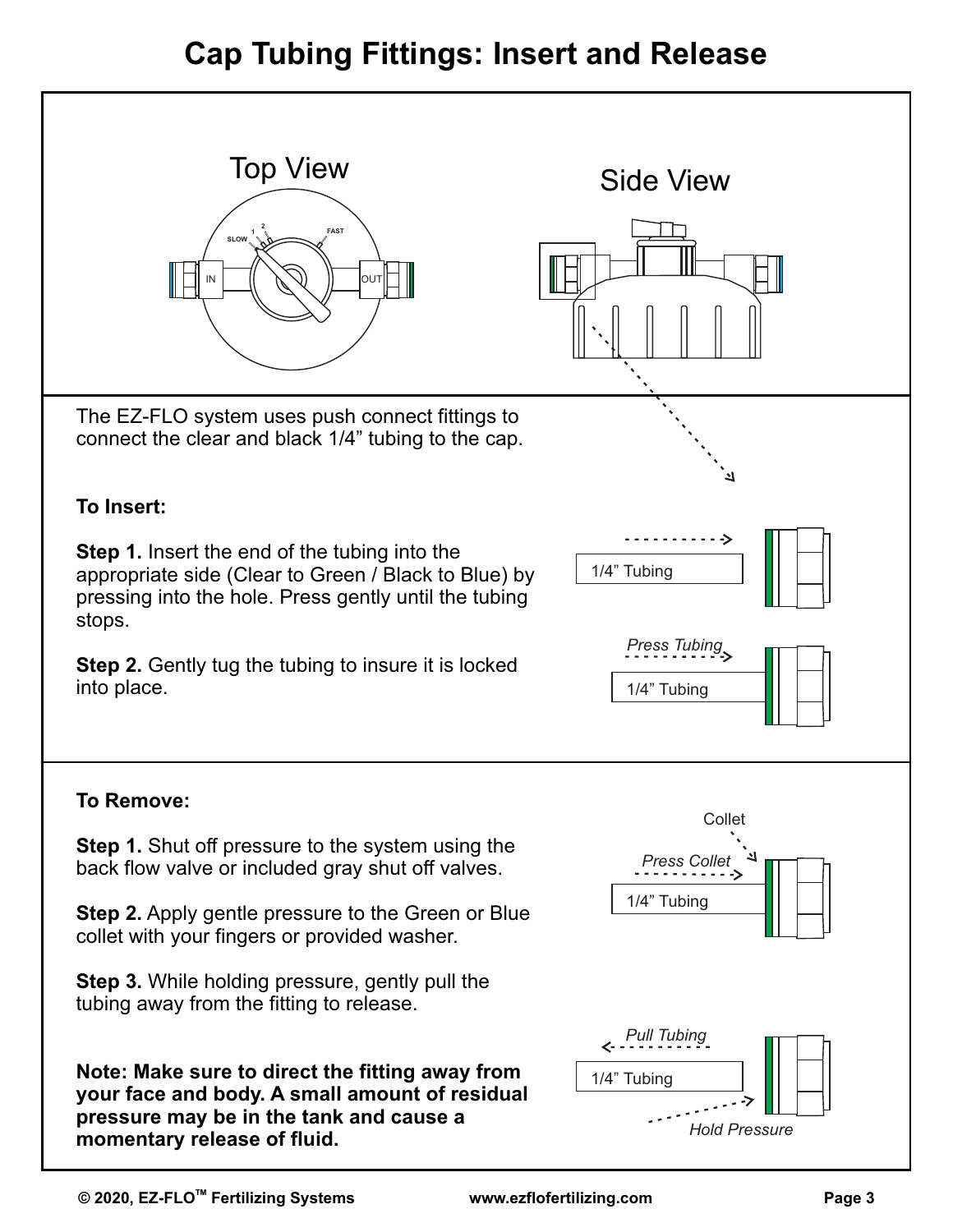#### **Typical installation**

The system is normally installed in a valve box, connected to the main line of the irrigation system, after the back flow preventer and before the sprinkler valves. One unit will feed both drip and sprinkler zones without changing any connections or nozzles. It will feed all zones downstream of the connection.



#### **Step 1 - Locate the installation point.**

Connection must be made after an approved back flow prevention device. The connection can be made either vertically or horizontally in the irrigation main line. A "CBV" style connection manufactured by EZ-FLO is required.

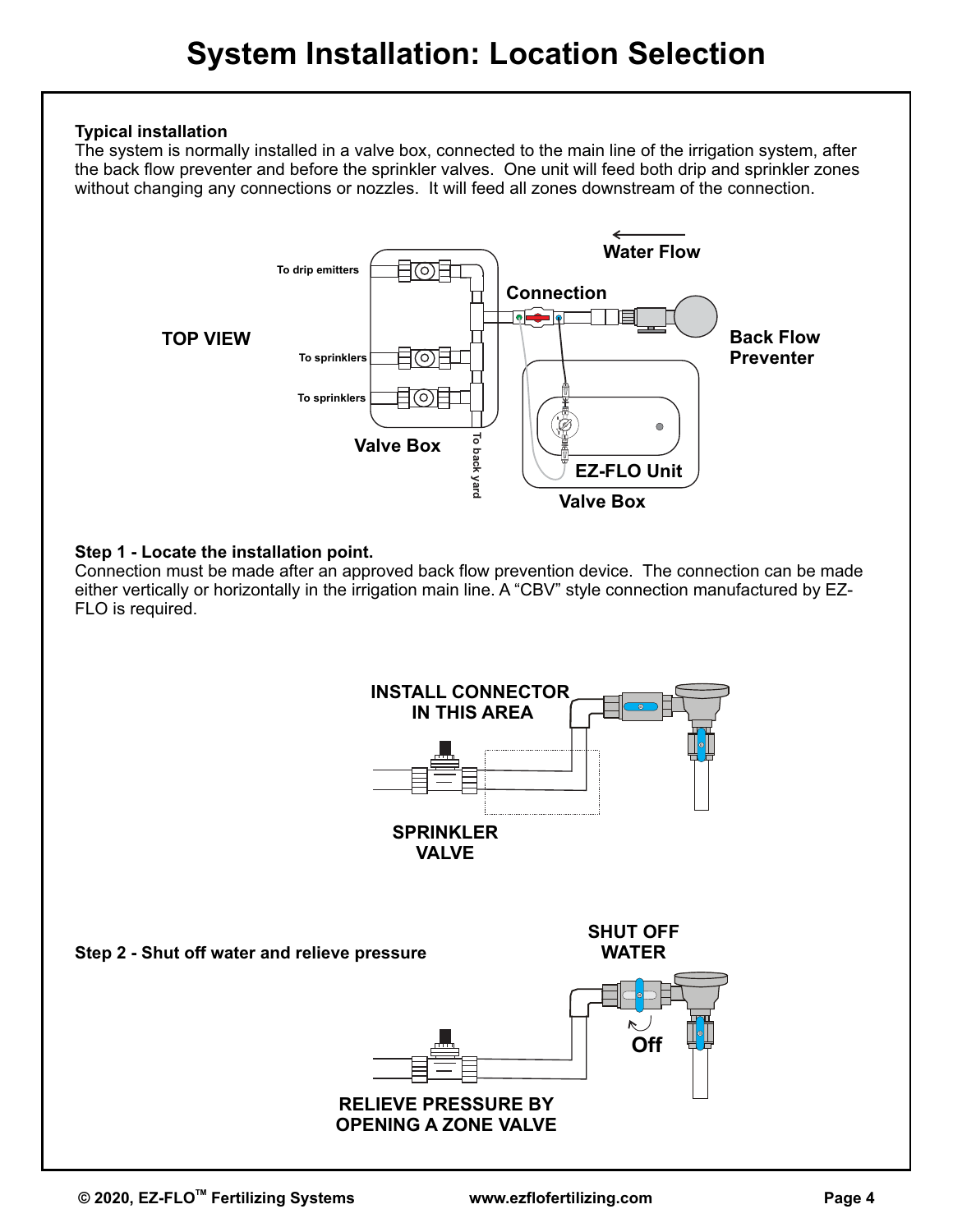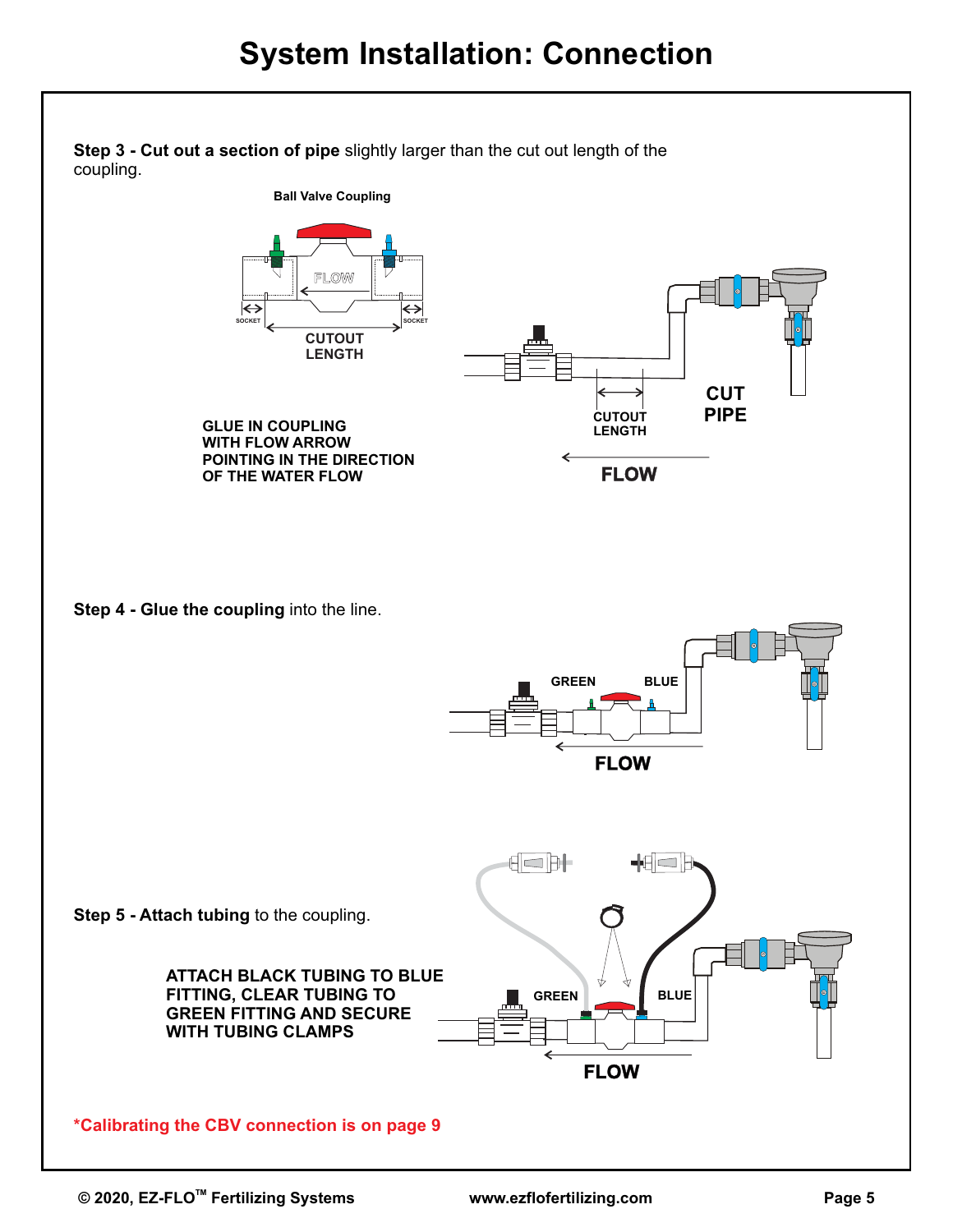# **System Installation: Initial Fill**

**Step 6 -** The EZ-FLO system can be filled with any liquid or water soluble product. EZ-FLO MAXX-PRODUCTS are specifically designed for use with all fertigation and irrigation systems.

Fill the tank based on the product's coverage recommendations.

Typical Fertilizer Coverage Rates:

Liquid- 1 Gallon per 10,000 sqft every 4 to 6 weeks<br>Powder- 1 Pound per 1.000 sqft every 4 to 6 weeks 1 Pound per 1,000 sqft every 4 to 6 weeks

> **Model Tank Size Maximum Capacity** EZ010-HC 10.0 Gallon 75 lbs dry or 10.0 gal liquid<br>FZ017-HC 17.5 Gallon 150 lbs dry or 17.5 gal liquid 150 lbs dry or 17.5 gal liquid EZ025-HC 25.0 Gallon 225 lbs dry or 25.0 gal liquid

> > \* ALL TANK CAPACITIES ARE APPROXIMATE \*

**Step 7 - Prepare the system for filling with Maxx** Products or alternate fertilizer.

Remove the fill cap from the tank (older versions will have a ball valve) by simply using hand pressure and turning to the left.

Retain the cap and o-ring near the tank in a clean space.

Confirm the drain valve is in the closed position

**Step 8 -** Insert the EZ-FLO High Capacity funnel into the fill port on the tank (optional).

Pour in the desired product or combination of products.

The system may be filled to 100% of capacity with liquid and/or water soluble products.

If the product is not colored, add dye, blue or green are generally the most visible.

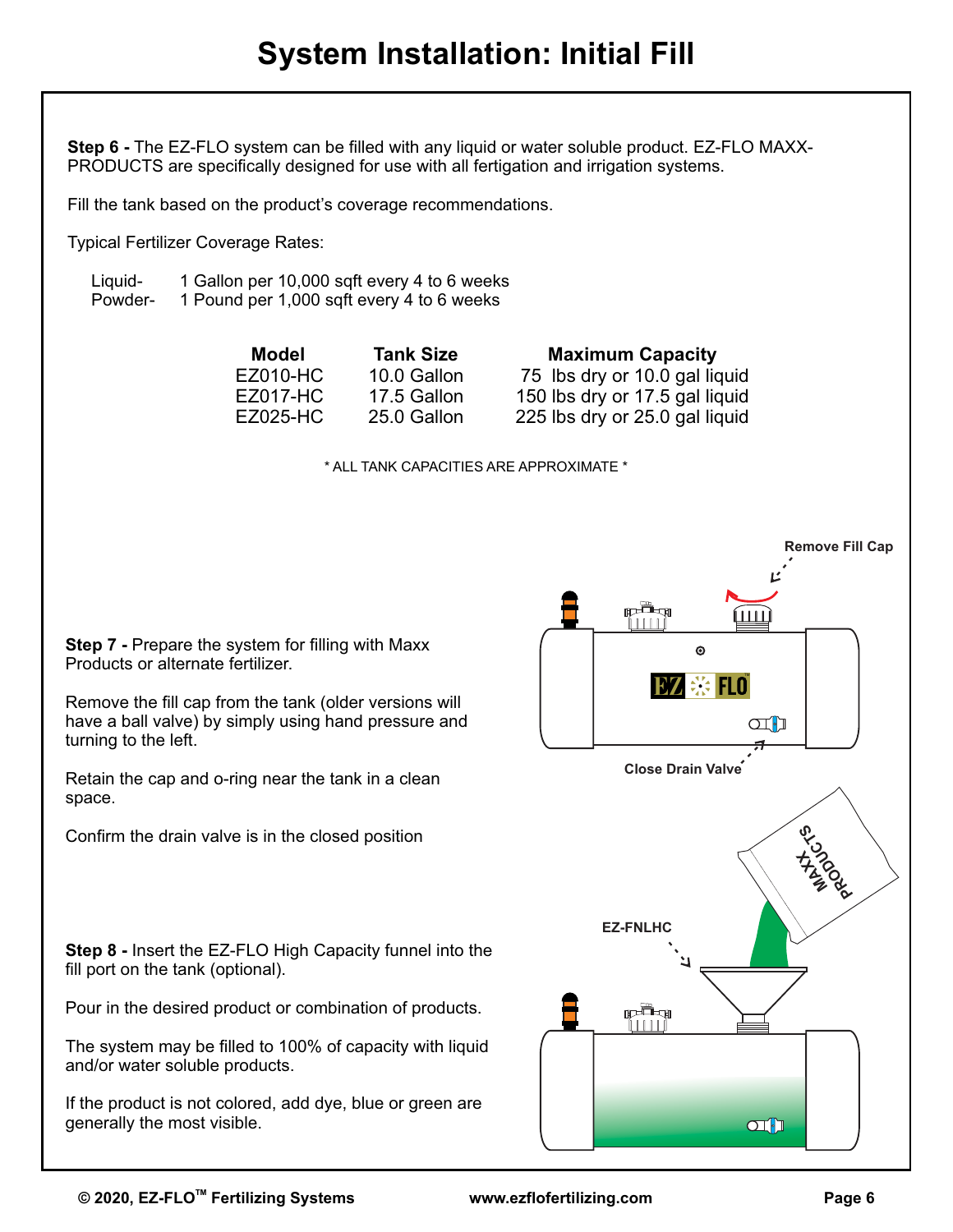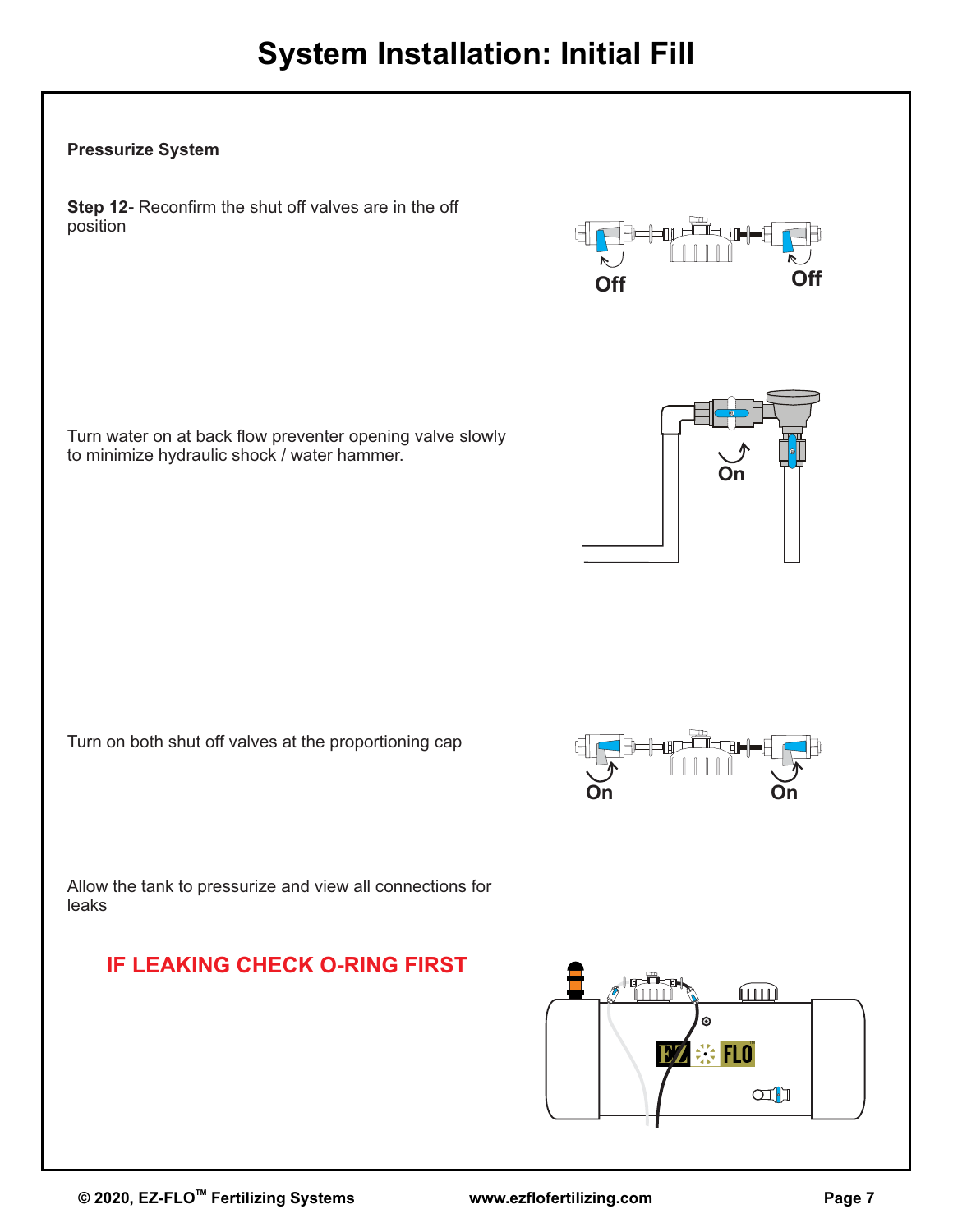#### **Step 9 -** Remove the fill funnel and **fill any remaining room with fresh water.**

Water soluble powders will leave air space in the tank and must be topped off with a fluid. The fluid may be a compatible liquid product such as Hydro-Maxx, fresh water, or a combination.

If using only liquid products, this step may be skipped if the tank is filled to its maximum capacity.

# rin  $O(f)$

## **DO NOT LEAVE AIR IN THE TANK MAY CAUSE FRACTURE**

**Step 10 -** The fill cap and o-ring may be put back in place and secured by hand tightening only.

With the o-ring seal and proprietary thread design, the fill cap can be sealed with minimal effort. Do not use a wrench.

## **IF LEAKING CHECK O-RING**



**Step 11 - Attach tubing to the cap:** 

Clear to Green & Black to Blue

system.

Make sure the shut off valves are in the closed position



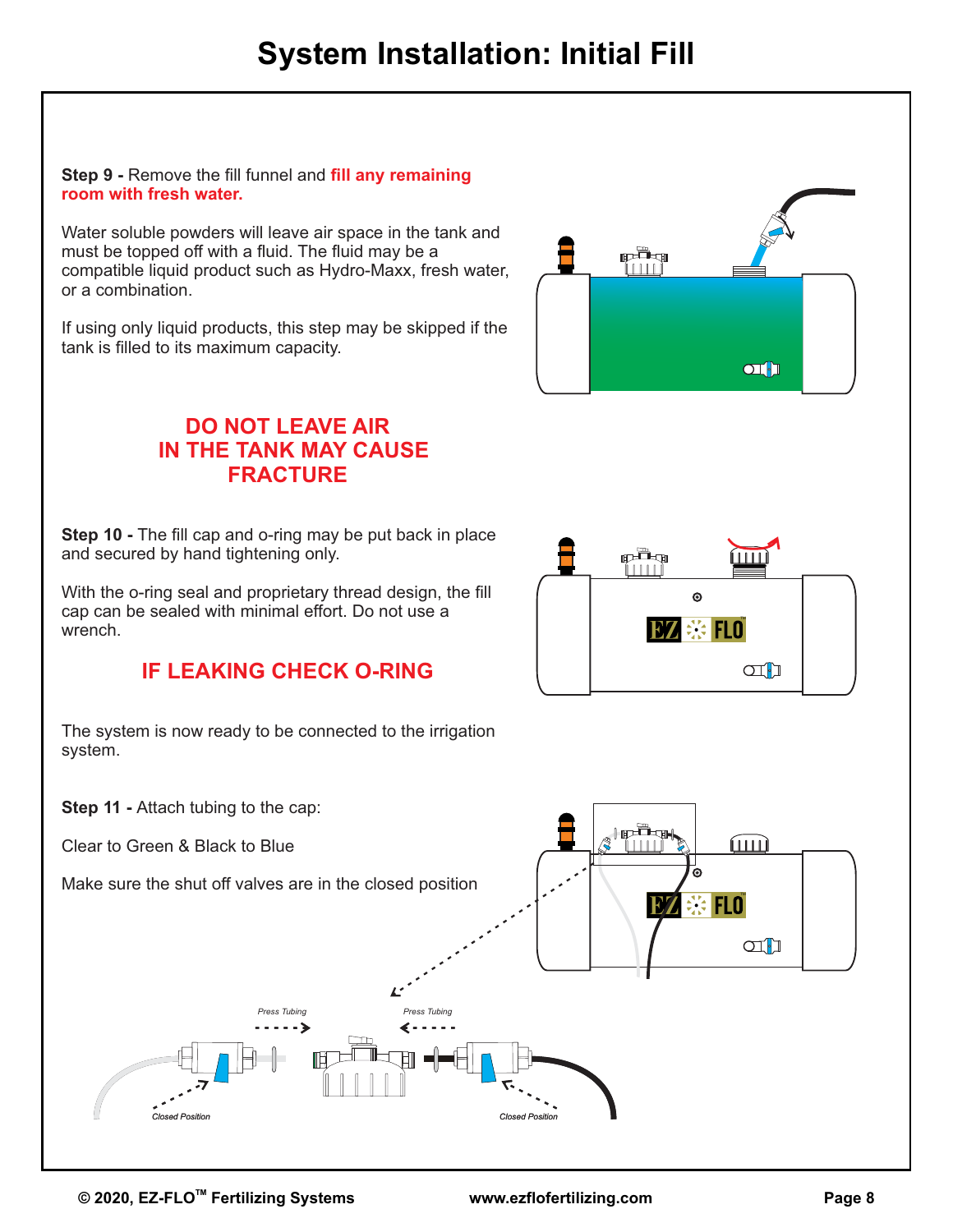# **Connector Calibration- Coupling Ball Valve**

**The CBV connection must be calibrated to the flow rate of your irrigation system. If the irrigation system is higher flow, primarily composed of spray heads or larger drip irrigation zones, adjustment to the CBV may not be required.**

**The EZ-FLO system must be full of fertilizer which provides a color that can be used to indicate flow through the clear line. If your fertilizer is not colored, add blue or green dye to the tank.** 

Start by setting the proportioning cap adjustment setting to the fast position and the CBV in full open position.



**Step 9** - Turn on a sprinkler or drip zone with the closest to average gallons per minute flow rate and watch the clear fertilizer out tubing for color

If color is steadily flowing through the clear output tube, the CBV does not require adjustment. **Please note the color in the tube will be lighter than the color in the tank due to the mixing**

If color is not flowing, slowly turn the CBV to the closed position in small increments, stopping once color begins to flow.



Once color is visible, you no longer have to adjust the CBV connection. You may leave it in position permanently. **Full closed is not common and may indicate improper installation or filling of the system.**

Set the Proportioning Cap feed rate to the desired level. **Please note, color will be lighter on the slower feed rate settings.**

**Adjusting the ball valve will not affect the performance of the irrigation system.** The valve closure is only necessary when the irrigation system is not operating at full capacity. Water is diverted through the EZ-FLO system as a bypass and reintroduced downstream of the valve eliminating the pressure and flow loss.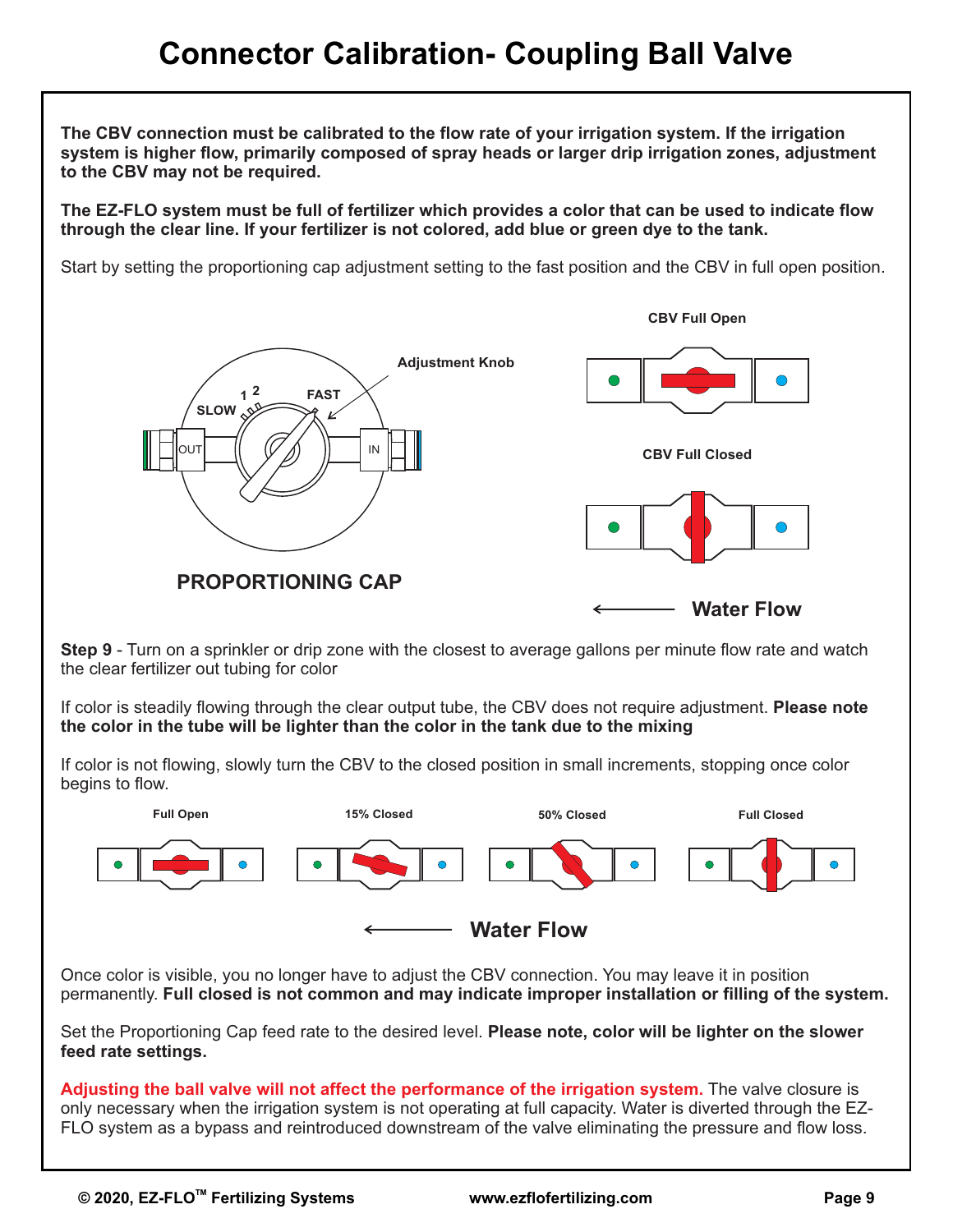#### **Set Feed Adjustment**

**Step 10 - Set the flow rate** by adjusting the adjustment knob to the proper setting.

**Slow Setting -** is used for normal and most common setting in regions with high watering requirements such as hot dry climates or sandy soils.

**#1 Setting -** is used for normal maintenance in regions with more moderate climates and moderate watering schedules where soils have good moisture retention.

**#2 Setting -** is used to encourage fast growth or to quickly improve the condition of a landscape in poor condition. The unit will empty more quickly and can be refilled more often.

**Fast Setting -** is used to for periodic fertilization. The unit will empty more quickly and can be refilled more often.



\*Ratio refers to the amount of water mixed with the fertilizer. For example, a 400:1 ratio means 400 gallons of water will be mixed with 1 gallon of fertilizer. The adjustment knob can be set in between settings if desired. *These ratios are approximate because feed rates can vary by the type of product being distributed*. *Ratios are provide as a general guideline only.* The watering frequency guideline is general and for convenience only. Additional caution and care should be taken when using a feed setting faster than #1.

#### **Gallons Of Water Until Empty**

The following table shows the **approximate** gallons of water required to distribute the fertilizer from the EZ-FLO system at the various flow settings.

| <b>Model</b> | <b>EZ010-HC</b> | <b>EZ017-HC</b> | <b>EZ025-HC</b> |
|--------------|-----------------|-----------------|-----------------|
| Slow         | 150,000         | 262,500         | 375,000         |
| # 1          | 80,000          | 140,000         | 200,000         |
| #2           | 20,000          | 35,000          | 50,000          |
| <b>Fast</b>  | 4000            | 7,000           | 10,000          |

**More detailed application instructions are available on our website: www.ezflofertilizing.com**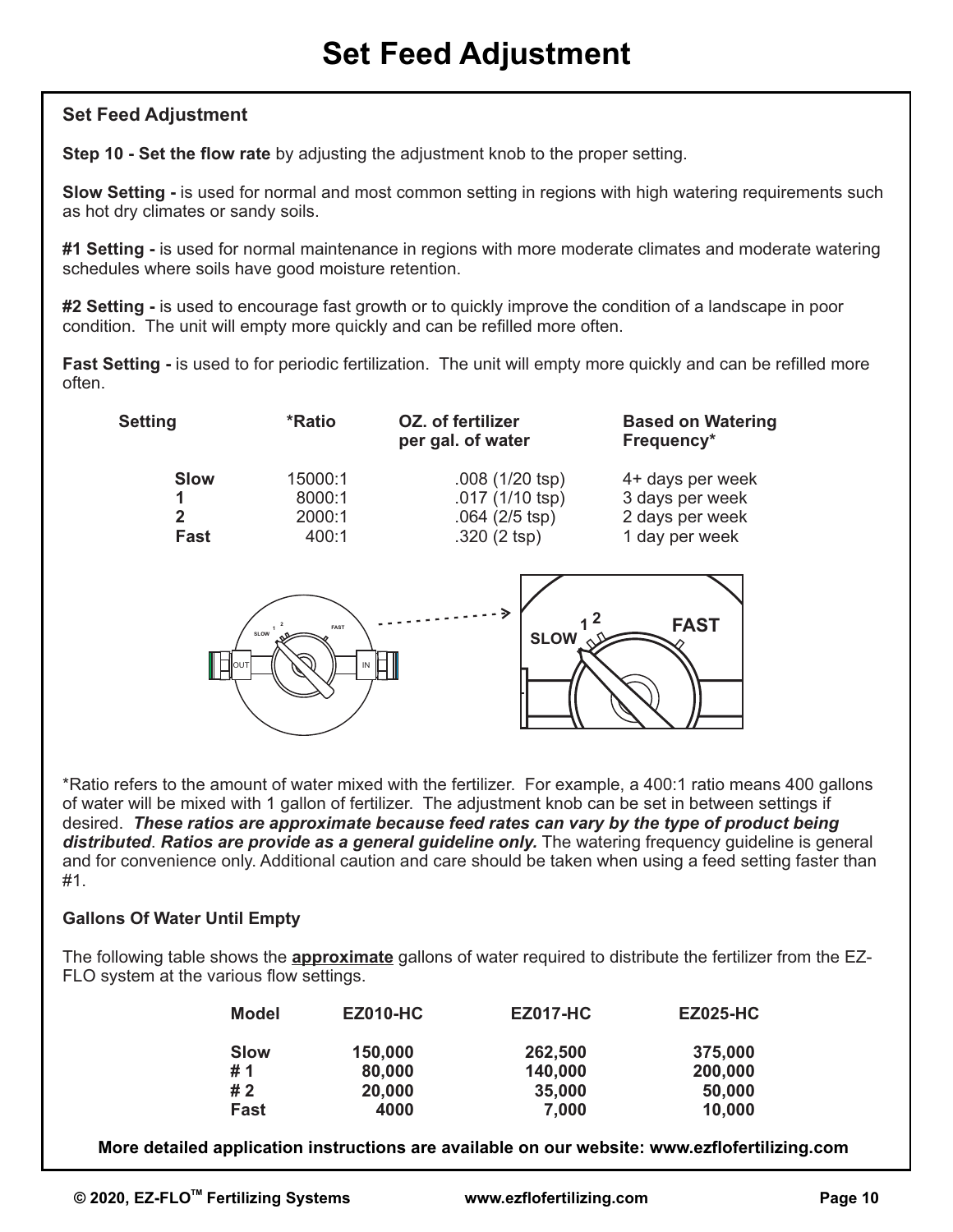# **Quick Refill Guide**

**Step 1 - Turn off the water using the shut off valves,**  both valves must be closed. ™∟त⊯ **Valves may stay attached to The cap for filling or removed for rinsing and filling Off Off** rin mm  $\bullet$ **Step 2 -** Open the drain valve allowing for depressurizing and drain until empty. Remove the fill cap to allow for faster draining Œ **The system will be full of fresh water when fertilizer is gone** Remove Fill Cap **Some products may leave a slight residual. This may be left in**  rin<br>Mu fш **the tank or flushed out**  $\odot$ **TM SE FLO Step 3 -** Remove Fill Cap & Close Drain Valve ah Close Drain Valve **MAXIMA** pin **Step 4 -** Fill tank with product Reference Fill Section on page 6 for Tank Maximum Capacities Results depend on product quality, use **MAXX-PRODUCTS** for best performance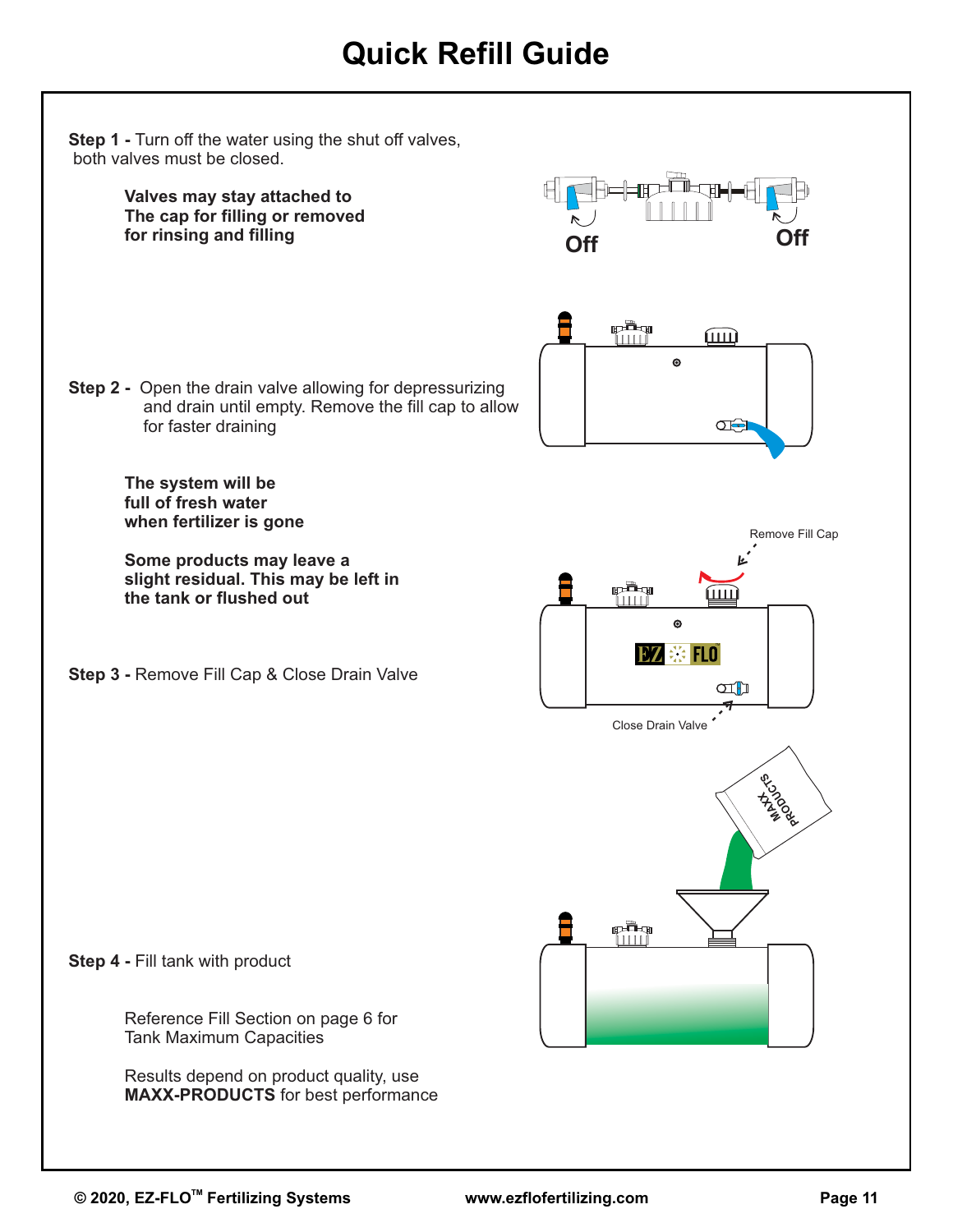# **Quick Refill Guide**

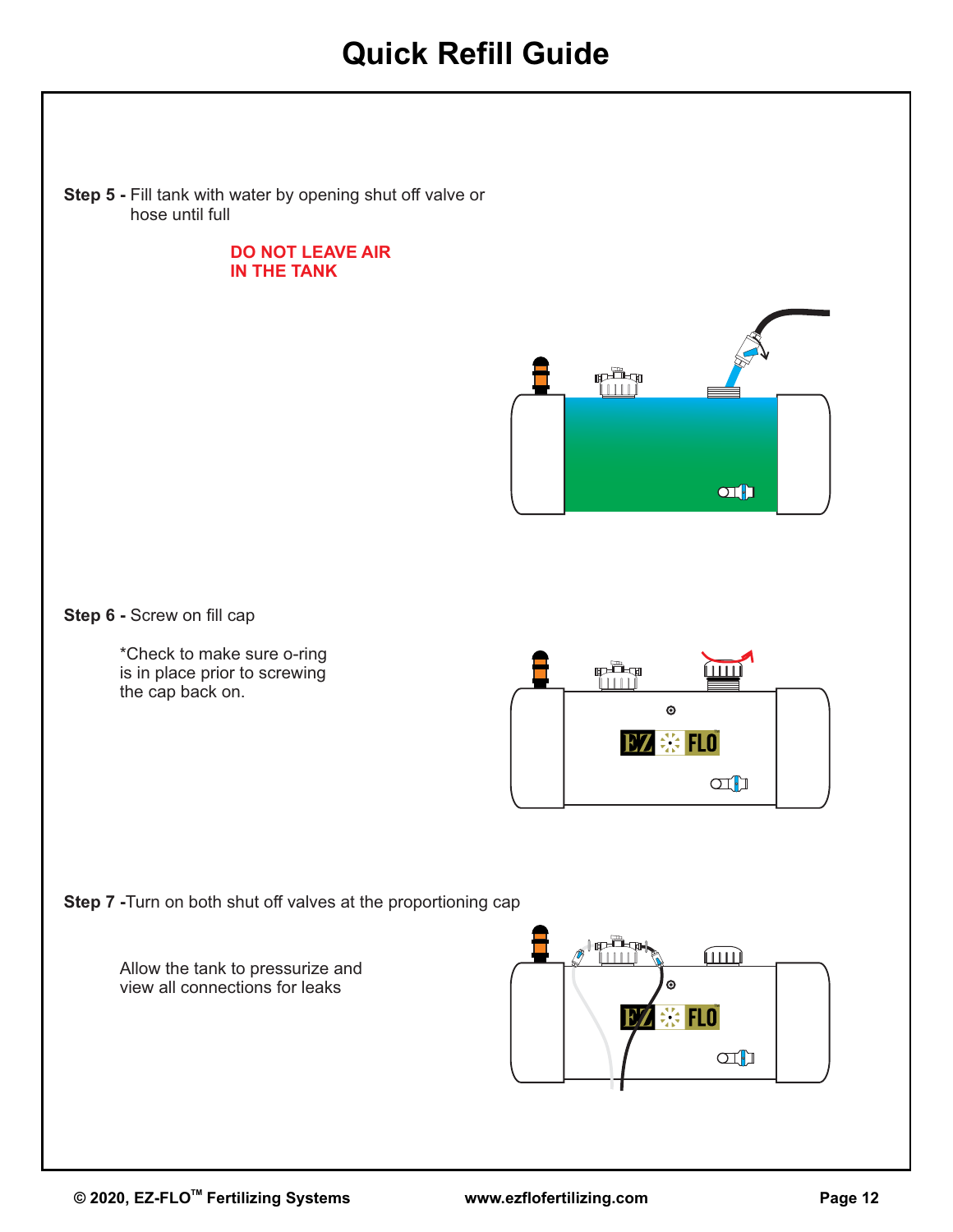#### **How much product to put into the tank?**

Refer to the product label and tank capacity. The system feeds very slowly and it is difficult to over fertilize when using the system properly. Typical rates are 1 gallon of liquid per 10,000 sqft of landscape per month and 10 lbs of dry powder fertilizer per 10,000 sqft of landscape per month.

#### **What fertilizer can I use?**

Almost any liquid or water soluble powder product. All Maxx-Products work with the system and are specifically engineered for fertigation. Do not use dry broadcast fertilizers, they are not compatible and may cause damage to the EZ-FLO or Irrigation system.

#### **Can I use weed killer/ herbicide in the system?**

Typically no, hazardous products are not recommended for use in the EZ-FLO system and the application of herbicide should be tightly controlled.

#### **What cap setting should I use?**

Slow and #1 are the most common settings and generally the safest unless you are familiar with the fertilizer product and injection system. The closer to fast, the faster the system will run out of product.

#### **How often do I need to refill?**

This will vary on landscape size and watering schedule. If you follow the EZ-FLO sizing and use recommendations, you will typically last 4 to 6 weeks. If your landscape is smaller it will last longer. If the landscape is larger or you water heavily, the system will empty faster.

#### **How do I know when to refill?**

The system can be checked for color by viewing the clear output tubing during irrigation operation. If the fertilizer color is gone, you need to refill the system. **Alternatively, you may let the system run empty and refill based on a set schedule or desired results.** 

#### **How do I know it is working?**

When the irrigation system is running and the system is full of fertilizer, watch the clear output tube for color. You may adjust the cap from slow to fast to see the color change. You can use blue or green food dye to add color to the fertilizer.